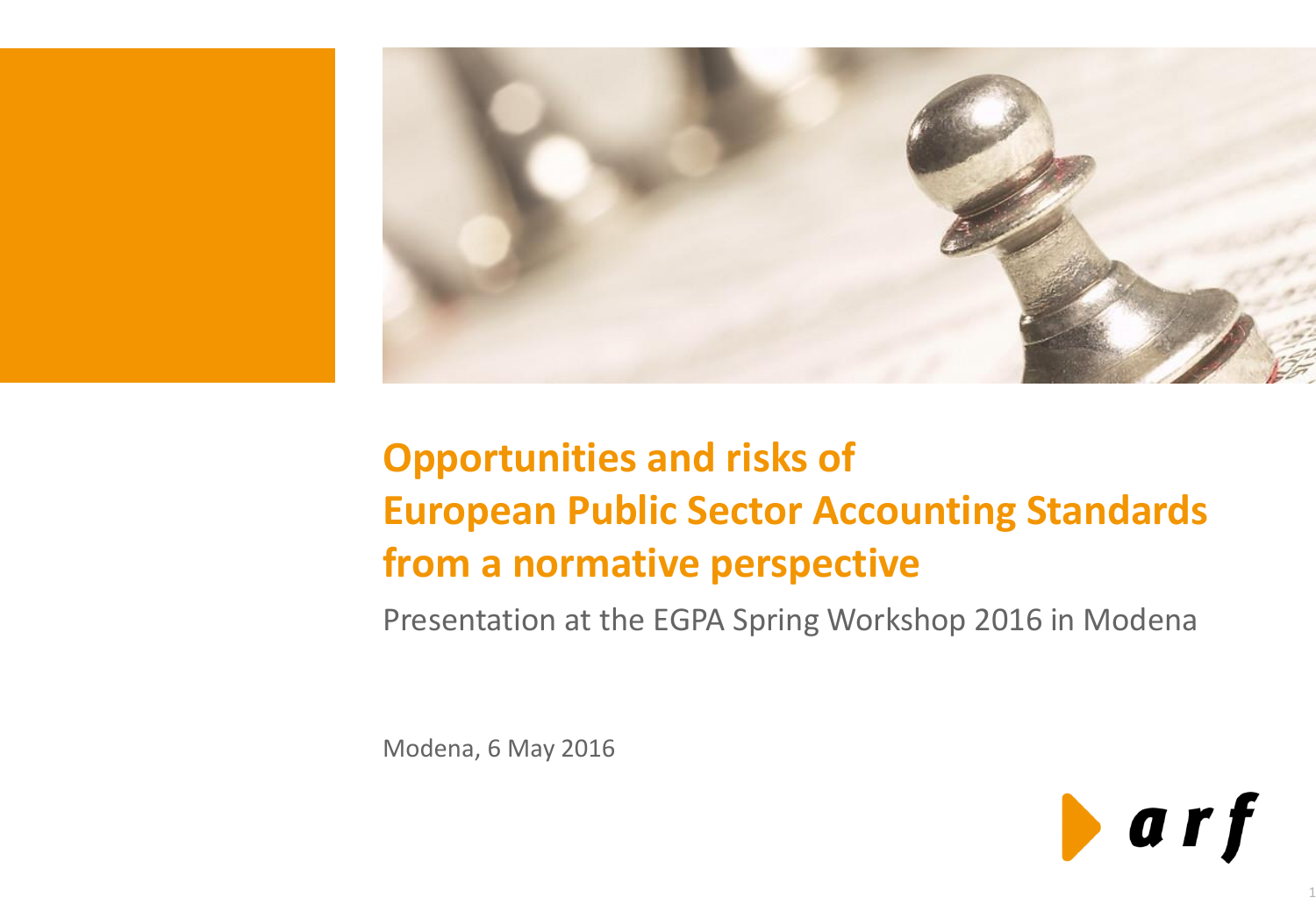

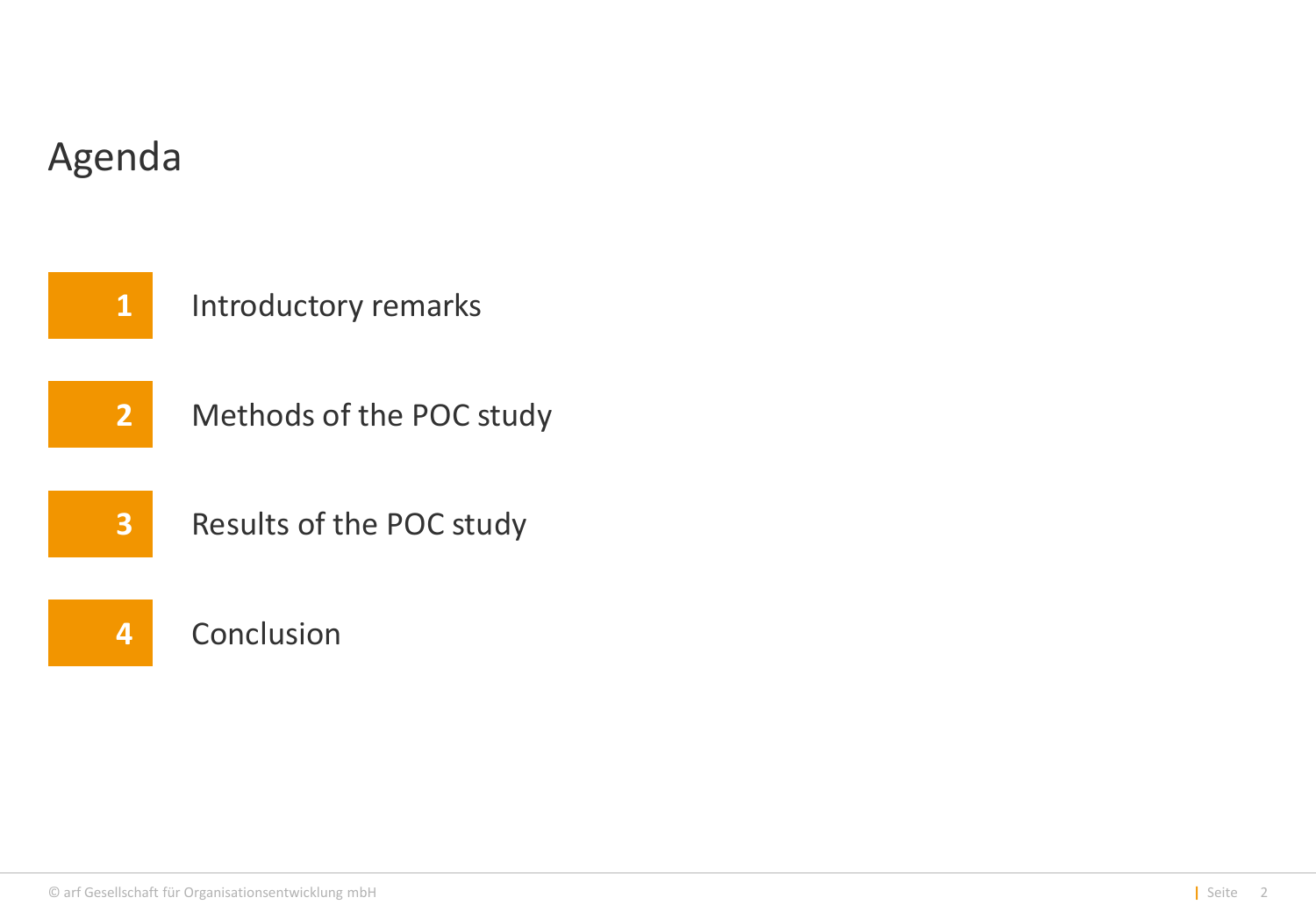

### Introductory remarks

The Proof of Concept study (POC study) is a joint project of



- The POC study examines the practicability of European Public Sector Accounting Standards (EPSAS) in Hamburg, Germany.
- Why Hamburg? Because it is the only federal state in Germany with an **accrual-based accounting** *and* **budgeting system**.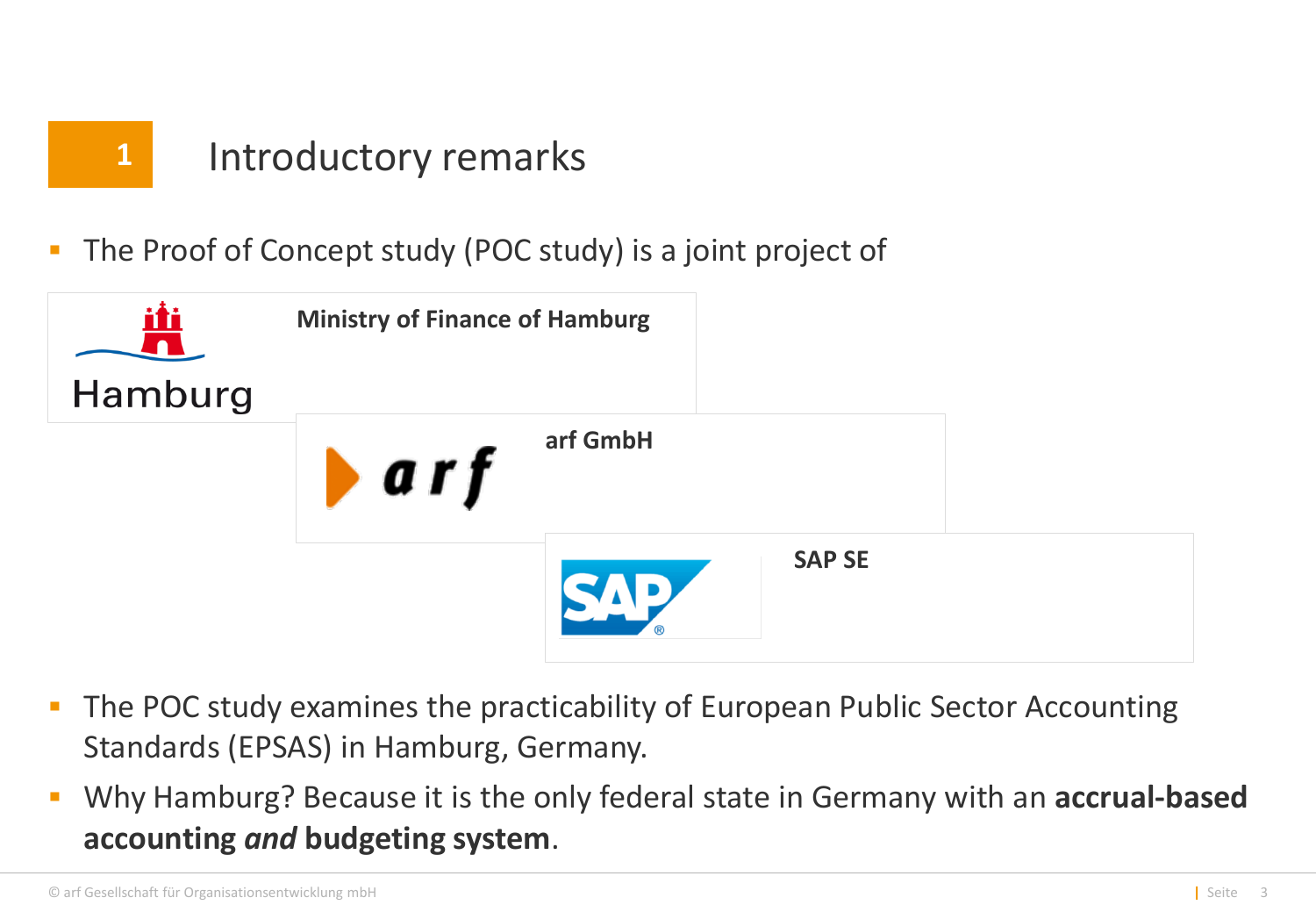Theoretical basis for the POC study:

International Public Sector Accounting Standards (IPSAS) offer accounting options that enable users to produce **two different kinds of financial statements**.

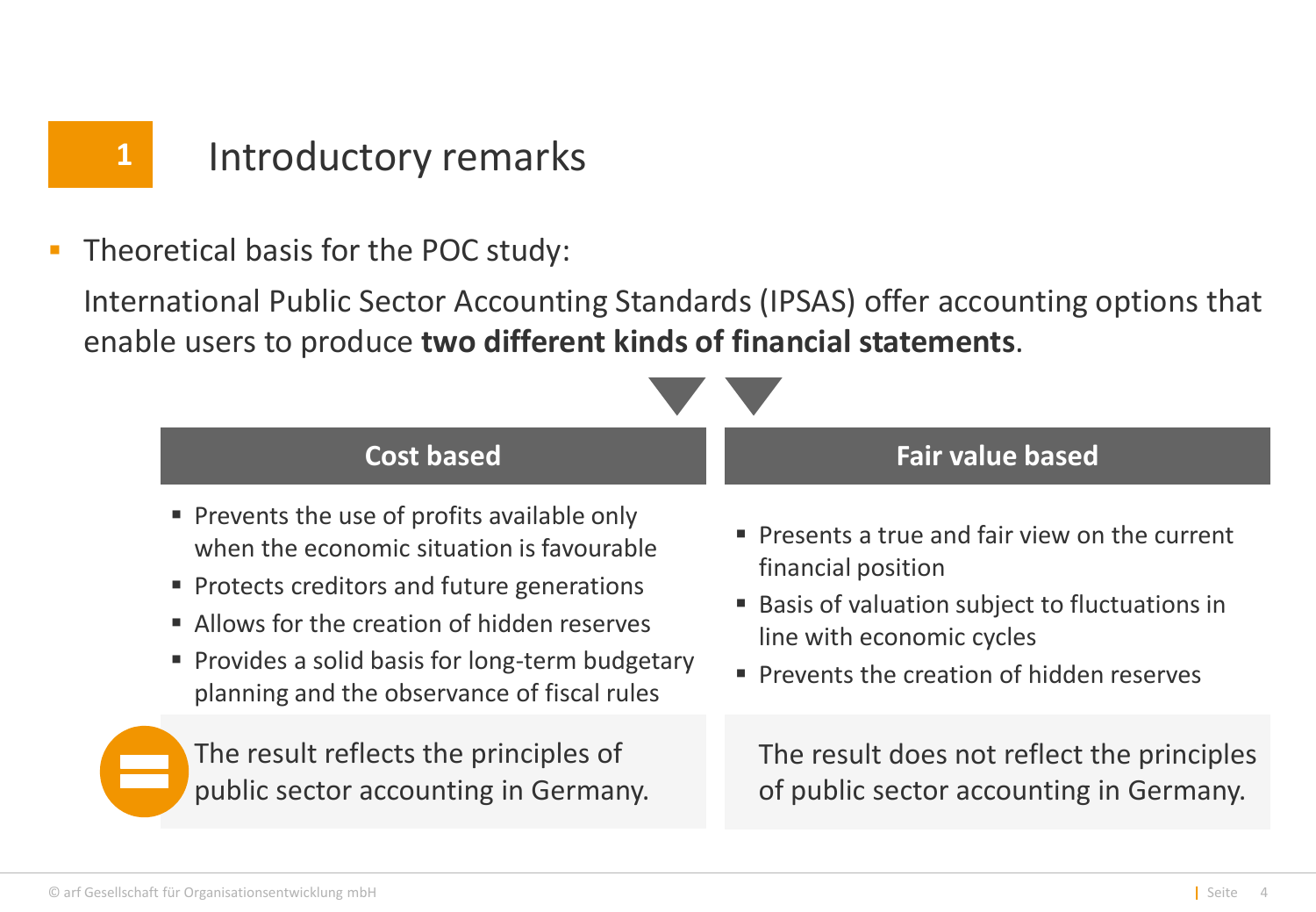**Theoretical basis for the POC study:** 

By choosing one of the accounting options – measuring at cost or at fair value – users also choose between different accounting principles.

|                                              | <b>Measuring at cost</b>                                                                                                                                         | <b>Measuring at fair value</b>                          |
|----------------------------------------------|------------------------------------------------------------------------------------------------------------------------------------------------------------------|---------------------------------------------------------|
| Underlying accounting<br>principles          | True and fair view<br>limited by principles of<br>objectivity and prudence                                                                                       | True and fair view<br>on the current financial position |
| help<br>fulfil<br><b>Accounting purposes</b> | " Long-term sustainability of<br>government budgets<br>Intergenerational equity<br>• Provision of information for<br>creditors and political decision-<br>makers | • Decision usefulness<br>■ Accountability               |
| Droduce                                      | <b>Cost based financial statements</b>                                                                                                                           | <b>Fair value based financial</b><br><b>statements</b>  |
|                                              |                                                                                                                                                                  |                                                         |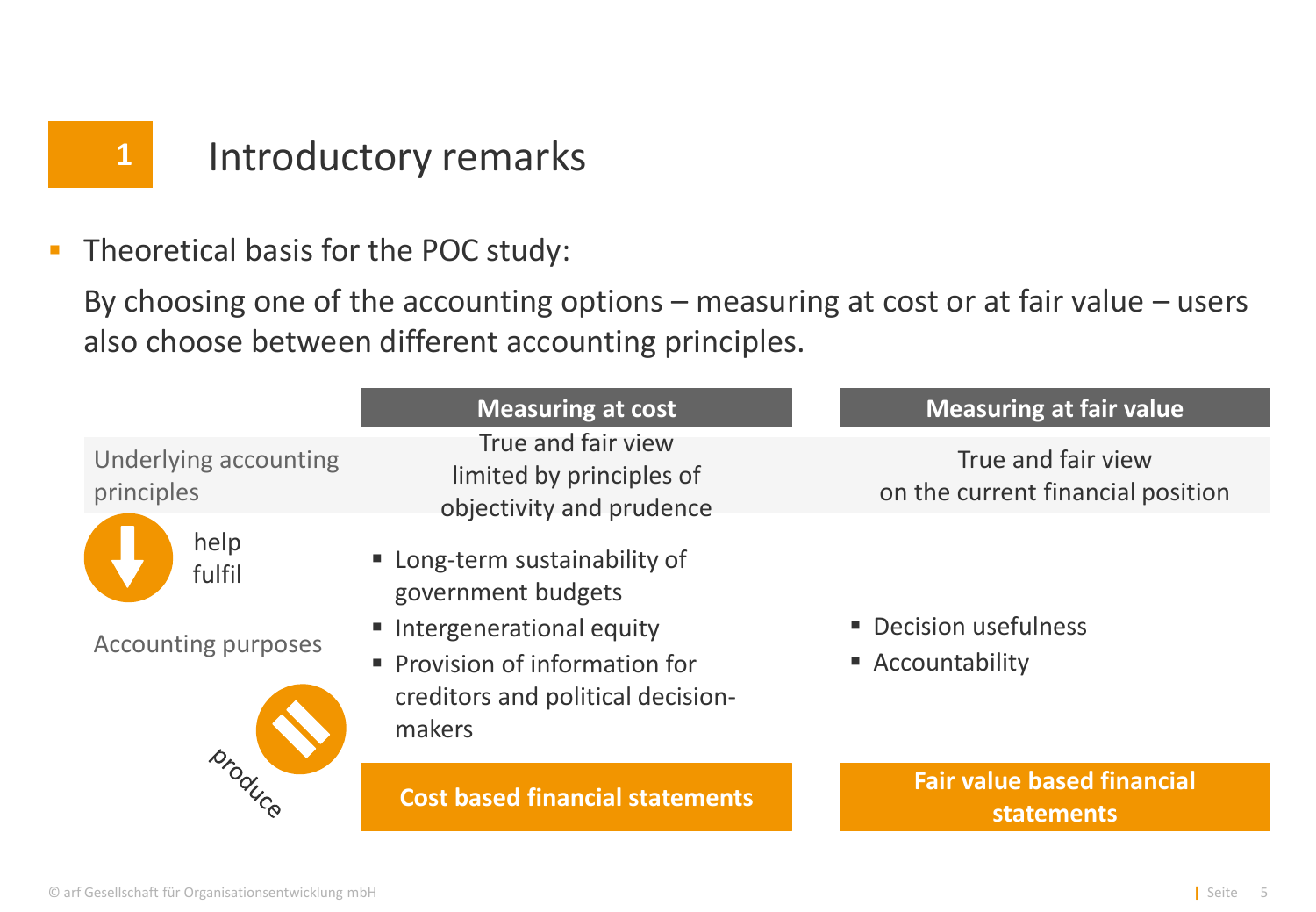## **2** Methods of the POC study

- Based on the theoretical concepts, the POC describes the best-case and worst-case scenario for each future EPSAS from the perspective of Hamburg.
- In the absence of officially defined EPSAS standards, 30 IPSAS standards are evaluated.

**The scenarios are constructed by exercising the choice of accounting methods given in IPSAS Leading question: Which accounting option will be chosen for EPSAS?**

**Best-case**: the accounting methods adopted in EPSAS achieve the objectives of public accounting in Germany

**Worst-case**: the accounting methods adopted in EPSAS fail to achieve the objectives of public accounting in Germany



… normative implications for accounting practices … normative implications for budgeting practices … impact on organisational processes

… impact on technical systems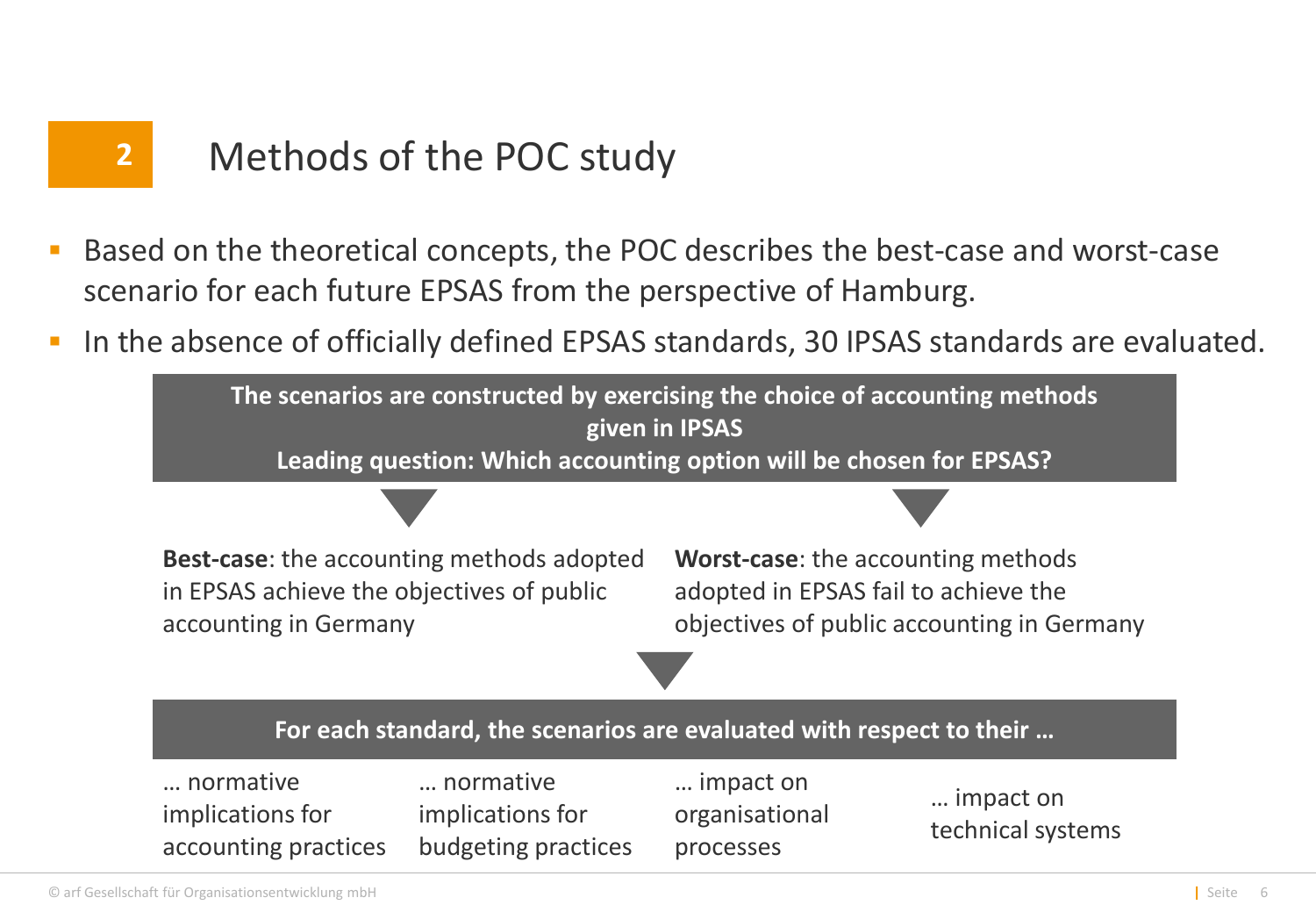## **3** Results of the POC study

- Under the **best-case scenario**, Hamburg already fulfils a majority of the requirements of IPSAS.
- Still, even the best case creates a need for adjustment. Additional expenditure is due to
	- the valuation of financial statements;
	- adjustments in the system of accounts;
	- increased number of users of financial statements;
	-
- segment reporting;
- disclosure in the notes to the financial statements;
- valuation rules for investment property.
- A risk for additional expenditure arises from the development of new IPSAS on social benefits and government grants.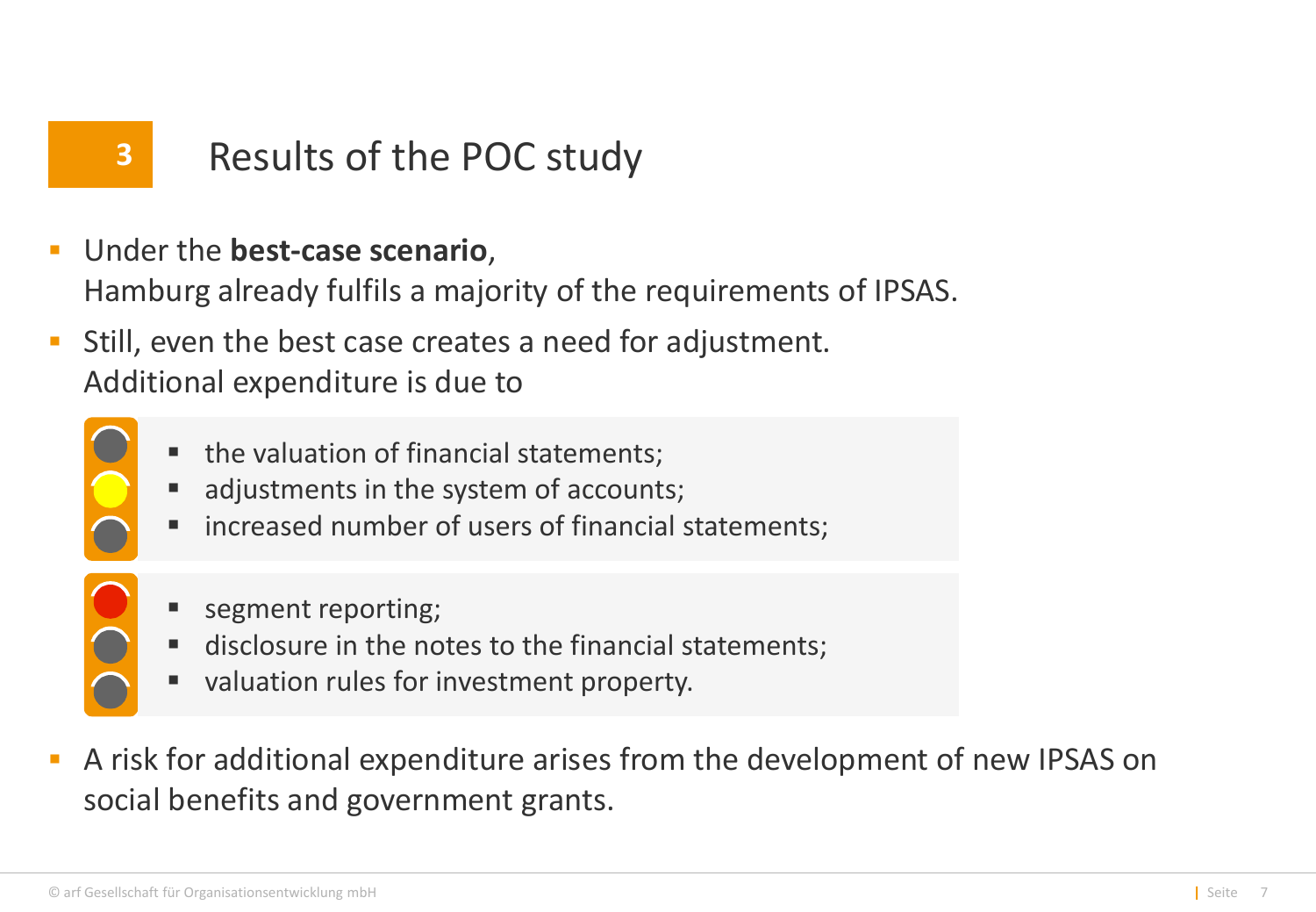## **3** Results of the POC study

- Under the **worst-case scenario**, the situation for Hamburg worsens significantly as it involves considerable expenditure and requires additional justification of budgetary decisions.
- Additional expenditure is due to
	- the valuation of financial statements;
	- adjustments in the system of accounts;
	- increased number of users of financial statements;
	- **measurement of assets at fair value;**
	- measurement of tax revenue;
	- adoption of IFRS by GBEs;
	- segment reporting;
	- separate depreciation of significant parts and revaluation of assets;
	- disclosure in the notes to the financial statements;
	- valuation rules for investment property.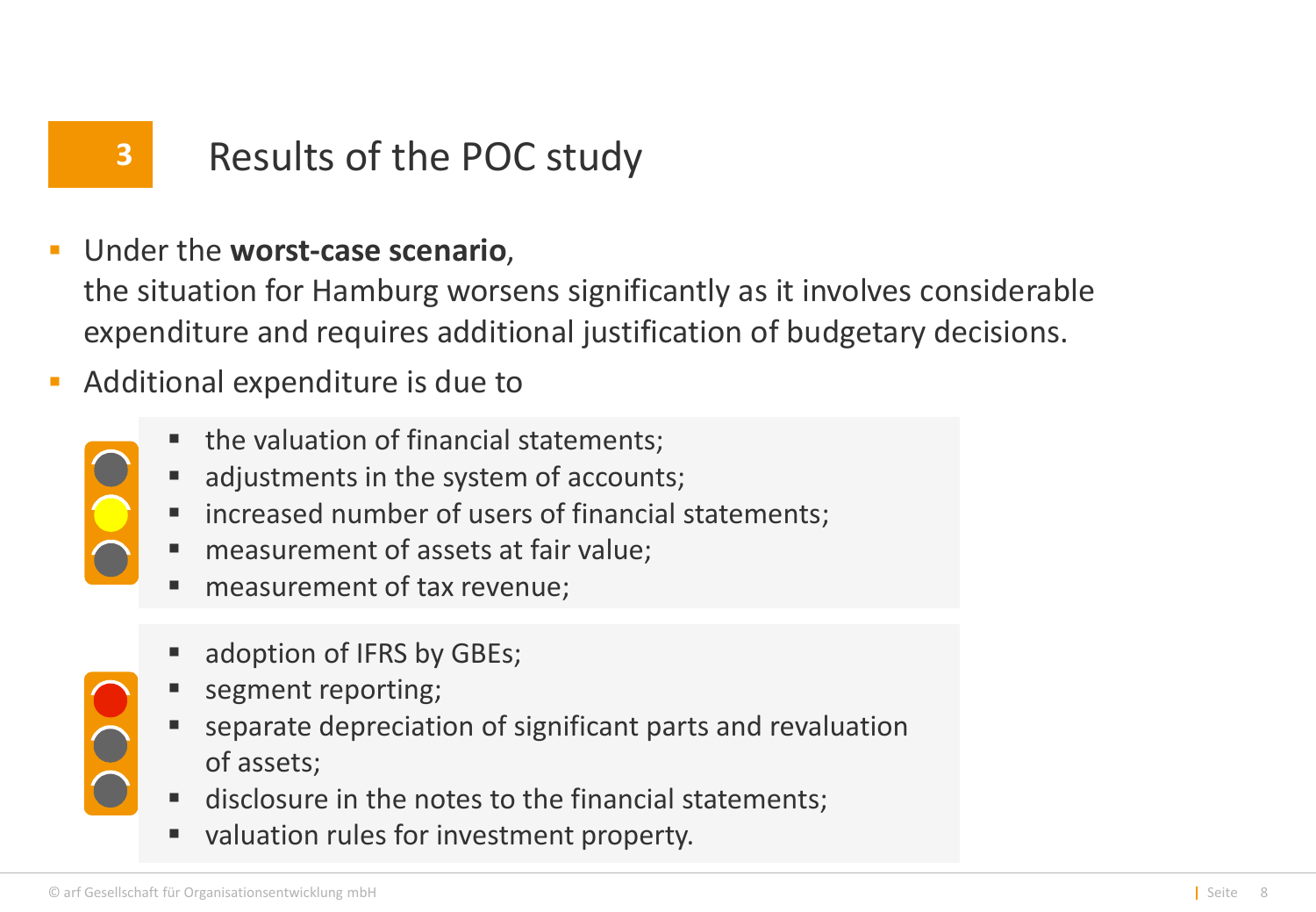

#### International and national accounting standards and laws have different purposes, e.g.

| <b>IFRS</b>                | <b>IPSAS</b>               | <b>German standards for</b><br>accrual-based<br>accounting in<br>government entities | <b>German Commercial</b><br>Code                      |
|----------------------------|----------------------------|--------------------------------------------------------------------------------------|-------------------------------------------------------|
|                            |                            | Protection of<br>creditors and<br>intergenerational equity                           | Protection of<br>creditors and<br>capital maintenance |
| <b>Decision usefulness</b> | <b>Decision usefulness</b> | Transparency (provision<br>of information)                                           | (Provision of<br>information)                         |
| (Stewardship)              | Accountability             | Legitimize budgetary<br>decisions and actions                                        | Accountability                                        |

 In the light of the EPSAS-project's objective (as indicated in Directive 2011/85/EU), it seems useful that an EPSAS framework will define purposes similar to those of German budgetary law. Thus, it can be assumed that EPSAS will produce cost based financial statements.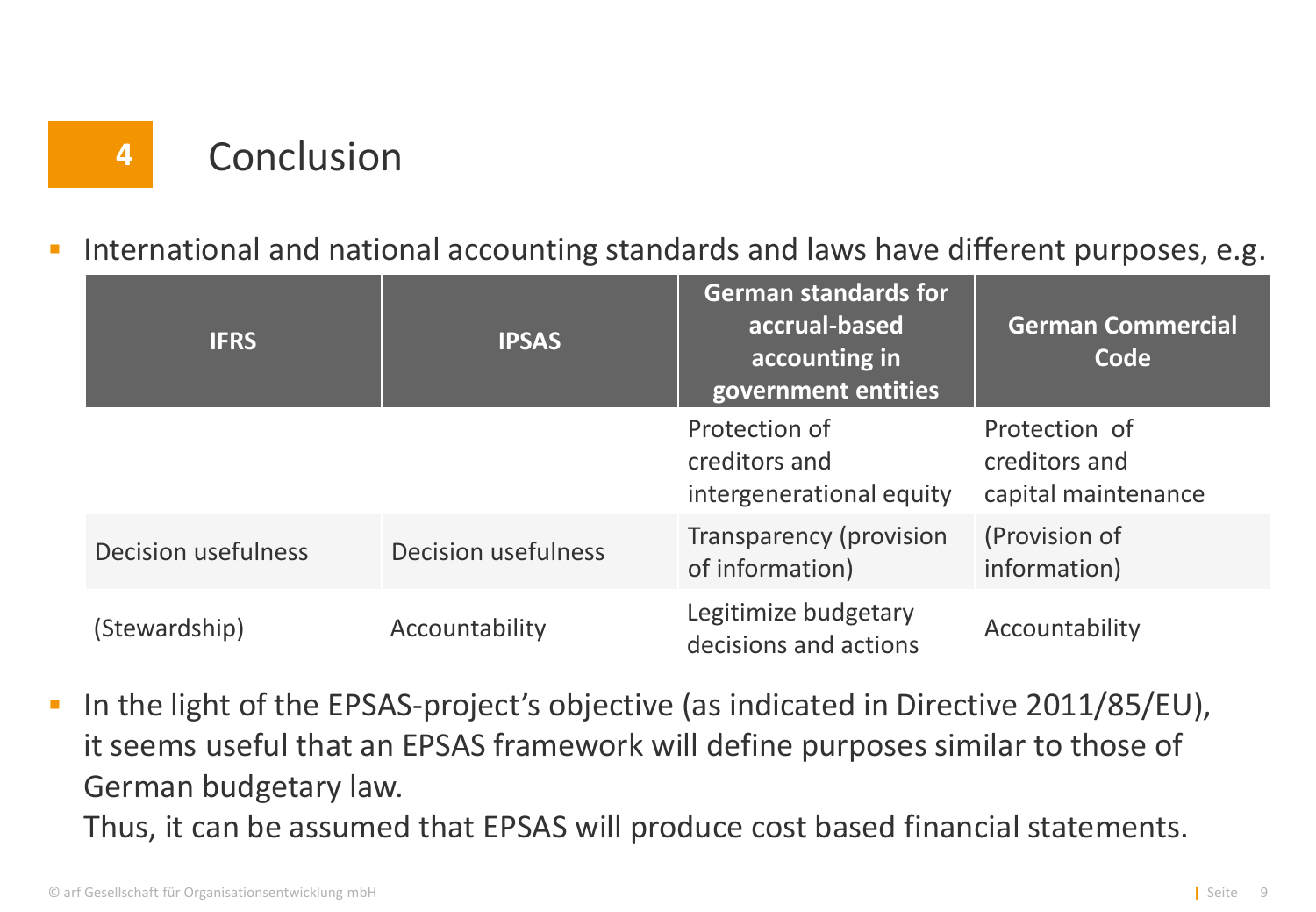## **4**

### Conclusion (theoretical background)

The purpose matters: numerical fiscal rules vs. capital market information.

| Principle of government miancial reports |                                 |  |  |  |
|------------------------------------------|---------------------------------|--|--|--|
| <b>Future benefits</b><br>(capital)      | <b>Future burden</b><br>(debts) |  |  |  |
|                                          |                                 |  |  |  |

**Principle of government financial reports**

#### **Financial report of Hamburg 2014 (bn €)**

|                       |              | <b>Equity</b>                | (0%)         |
|-----------------------|--------------|------------------------------|--------------|
| <b>Fixed assets</b>   | 44,4 (77%)   | <b>Special items</b>         | $1,3$ $(2%)$ |
| <b>Current assets</b> | 2,8 (5%)     |                              |              |
| <b>Other assets</b>   | $0,3$ $(1%)$ | <b>Pension</b><br>provisions | 25,8 (45%)   |
|                       |              |                              |              |
| <b>Deficit</b>        | 10,0 (17%)   | Other provisions 1,9 (3%)    |              |
|                       |              | <b>Liabilities</b>           | 28,5 (50%)   |
| <b>Total</b>          | 57,5 (100%)  | Total                        | 57,5 (100%)  |

- The **fundamental principle of budgeting** states that debts (future burden) should be incurred only in order to make investments (future benefits). Therefore, assets are measured based on their amortised cost of acquisition or production and liabilities are measured at their nominal value.
- Following the **rules of capital market information**, however, an asset's current value is contrasted with the fair value of liabilities. This current value is fluctuating in line with economic cycles, especially between periods of boom and crisis.
- **The primary purpose of public accounting and** government financial reporting is to **protect creditors and future generations** with the help of a normative concept.
- Therefore, political decisions require **reliable and objective data that is readily intelligible** and, moreover, **is not fluctuating between economic cycles**.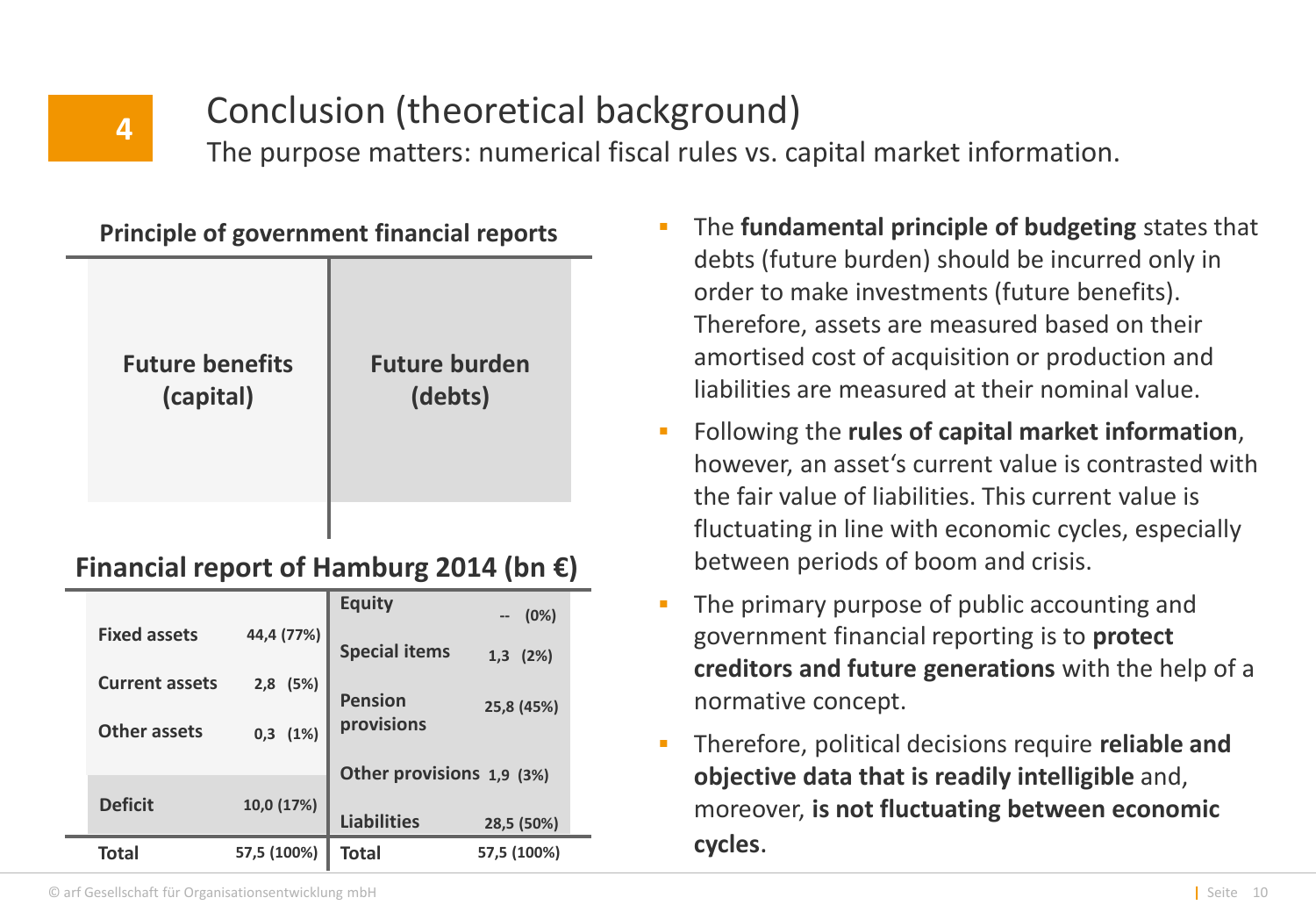## **4** Conclusion

- The European Commission's efforts provide a good **opportunity to harmonise and modernise** public accounting (and budgeting) in EU Member States, especially in Germany.
- To achieve this objective, **EPSAS should specify valuation rules**.
- The process for developing EPSAS should start by establishing a **general framework** that defines **accounting purposes** and lays down **accounting principles**.
- We recommend that **EPSAS adopt the purposes and principles** of public sector accounting as defined, for instance, by the **fundamental principle of budgeting** (future debts </= future benefits).
- The result of choosing one of the accounting options given in IPSAS should therefore be **cost based financial statements**, which help to determine the leeway for budgeting decisions and to ensure future generations' capacity to act.